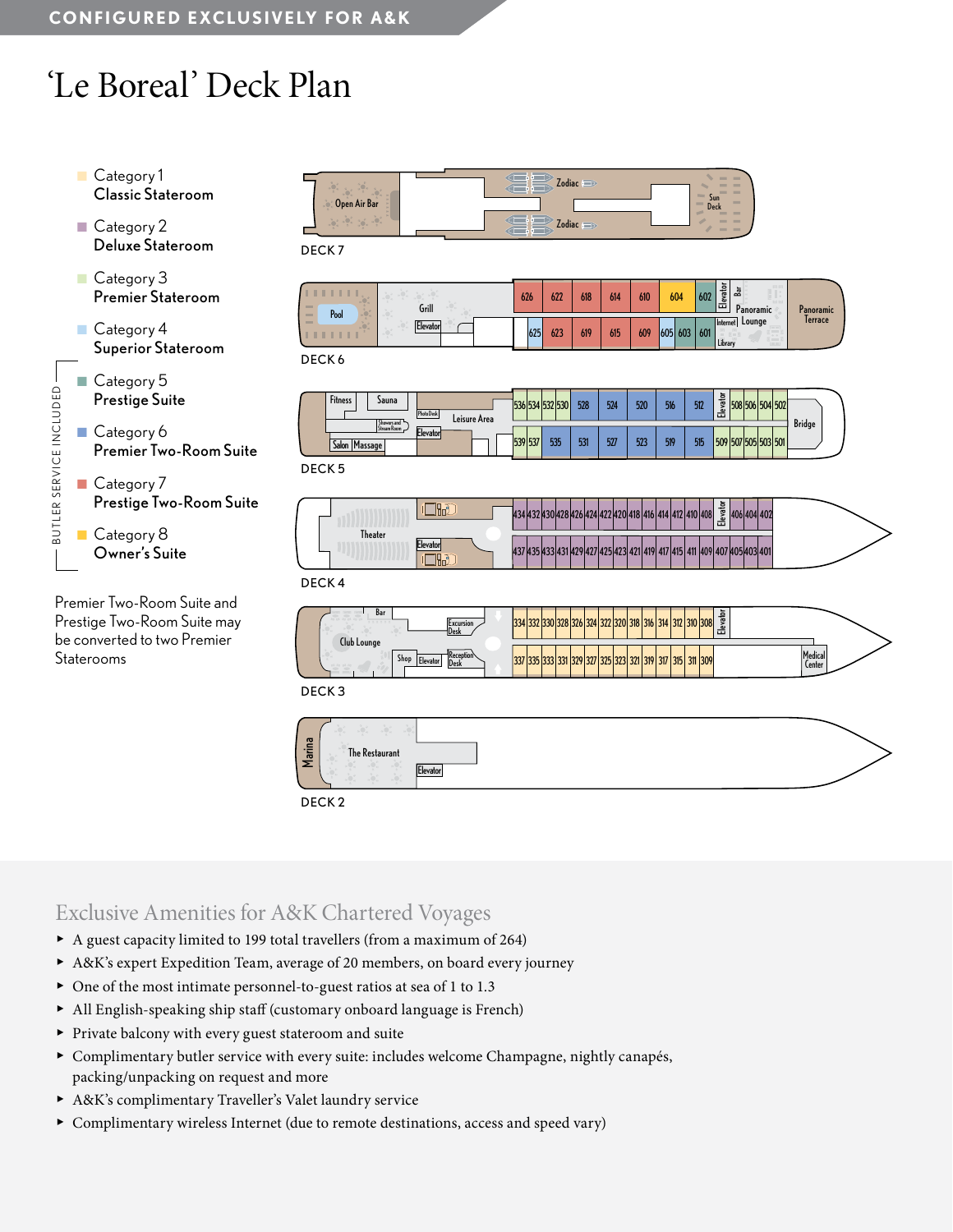### 'Le Boreal' Cabin Layouts



Categories 1–4 Staterooms Cabin: 200 sq. ft. (18 sq. m.) Balcony: 43 sq. ft. (4 sq. m.)





Category 5 Prestige Suite Cabin: 290 sq. ft. (27 sq. m.) Balcony: 54 sq. ft. (5 sq. m.)



Categories 6–7 Premier and Prestige Two-Room Suites Cabin: 388 sq. ft. (36 sq. m.) Balcony: 86 sq. ft. (8 sq. m.)



Category 8 Owner's Suite Cabin: 484 sq. ft. (45 sq. m.) Balcony: 97 sq. ft. (9 sq. m.)

#### Amenities

- ▶ Stateroom and suite amenities include a hair dryer, large wardrobe and ample storage, safe, alarm clock, and luxury bath products
- ▶ Stateroom electricity: 220V outlets Europe two-prong style (plus two 110/220 U.S. outlets)
- ▶ Sun Deck and multiple outer deck observation areas
- ▶ Outside heated pool
- ▶ Library with selection of books and games
- ▶ Two restaurants: Main and indoor/outdoor Grill
- ▶ Open bar with beer, wine, liquor, cocktails, soft drinks, coffee, tea and mineral water (excludes premium wines and spirits)
- ▶ Two lounges with bars: Club with live music and Panoramic with Terrace
- ▶ Complimentary 24-hour room service
- ▶ Complimentary in-cabin breakfast (on request)
- ▶ Three passenger elevators
- ▶ Panoramic Fitness Center with Kinesis® wall
- ▶ Full-service spa with spa, massage rooms, sauna and steam room
- ▶ Theater with comfortable seating for all guests
- ▶ Boutique
- ▶ 24-hour medical facilities with certified doctor and nurse